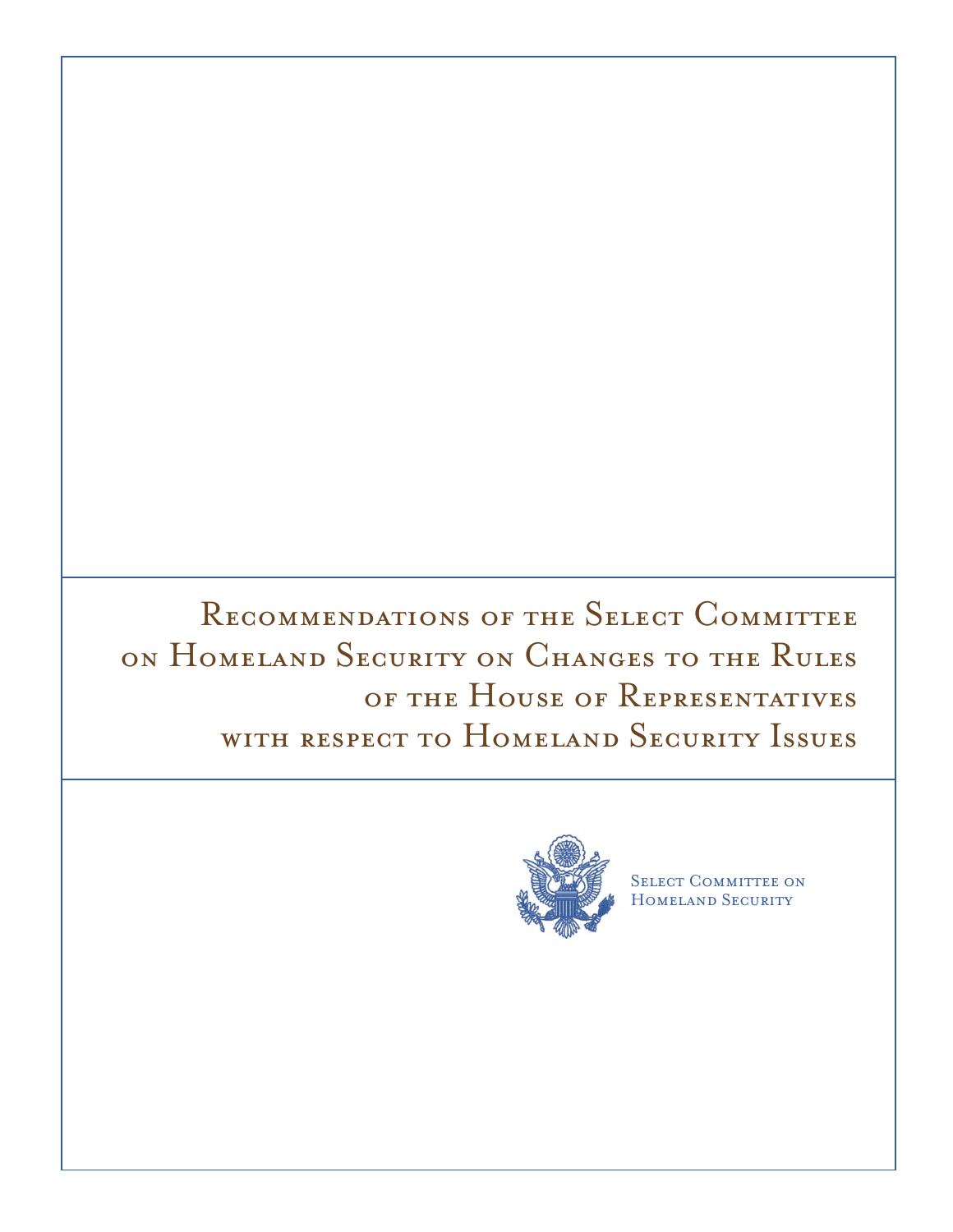## Recommendations of the Select Committee on Homeland Security on Changes to the Rules of the House of Representatives with respect to Homeland Security Issues

# THE NEED FOR A PERMANENT STANDING COMMITTEE ON HOMELAND SECURITY

The 9/11 terrorists exploited longstanding policy, structural, and programmatic gaps in America's homeland security caused by the separation of foreign from domestic intelligence, the division of "national security" and "law enforcement" information and activities, and the stove-piped and uncoordinated nature of our multi-agency border and transportation security systems. Since then, Congress and the President have collaborated in a fundamental re-focusing of executive branch agencies to close those gaps, particularly by creating the Department of Homeland Security (DHS), but also through a wide variety of other initiatives, such as the Terrorist Threat Integration Center (TTIC), the Terrorist Screening Center (TSC), and the proposed National Intelligence Director (NID) and National Counterterrorism Center (NCTC).

Despite this significant Executive Branch reorganization, Congressional structures

remain almost the same as they were before the 9/11 attacks. Scores of committees and subcommittees of the Congress have some claim to jurisdiction over various elements of the Department of Homeland Security (DHS), with six standing committees claiming some jurisdiction over critical border security functions of the Department. This creates chaos for the Department. Since January 2004, senior officials from the Department have had to testify at more than 160 Congressional hearings – an average of 20 each month.

Creating a permanent standing Committee on Homeland Security, commencing in the 109th Congress, is necessary if the House of Representatives is effectively to meet its legislative and oversight responsibilities with respect to homeland security programs and activities, particularly those of DHS. The current diffused and unfocused congressional jurisdiction over the Department of Homeland Security, and homeland security in general, not only imposes extraordinary burdens on the Department, but makes it far more difficult for the Congress to guide the Department's activities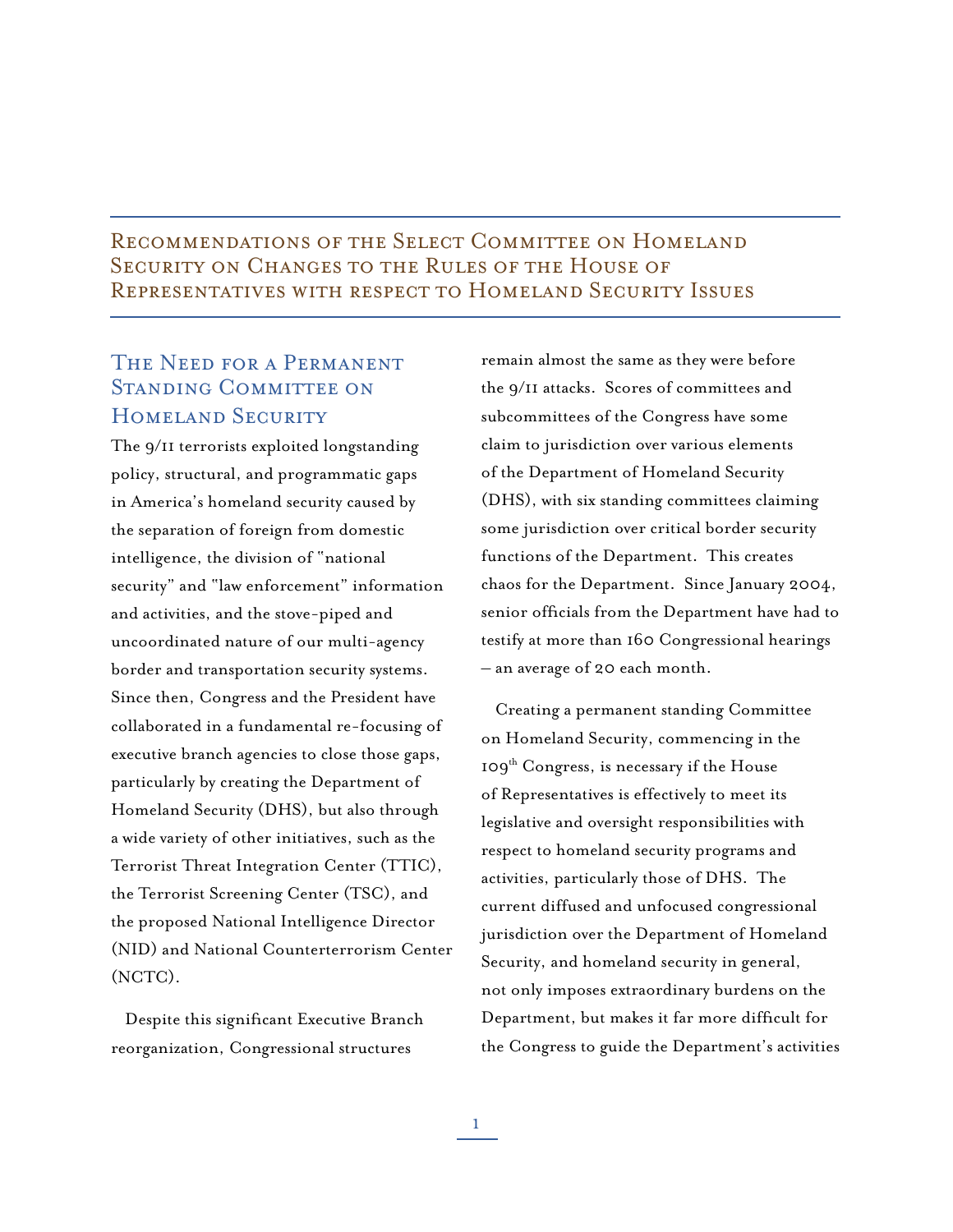in a consistent and focused way that promotes integration and eliminates programmatic redundancies, and advances implementation of a coherent national homeland security strategy. Current legislative "silos" foster – and, if left unchanged, will continue to foster – fragmentation within DHS as it struggles to build a new common culture focused squarely on the homeland security mission.

For these reasons, not only the 9/11 Commission, but virtually every other commission and outside expert has recognized that effective and efficient legislation and oversight with respect to homeland security requires congressional reorganization that vests in a single standing committee in each chamber jurisdiction that parallels the homeland security mission of preventing, preparing for, and responding to acts of terrorism in the United States. A select committee, while appropriate in certain situations, would not be conducive to fostering the clear lines of accountability and responsibility that are necessary when dealing with the variety and cross-cutting nature of homeland security programs and activities situated largely in a single Department.

 The success of this endeavor requires that the new standing committee have legislative

and oversight jurisdiction broad enough to ensure that it can take a holistic approach toward homeland security issues, and that the unnecessarily heavy burden the Department of Homeland Security now bears in interacting with a vast array of committees and subcommittees in both houses of the Congress is drastically reduced.

In carrying out this consolidation, it is important to craft the right balance between the jurisdiction of the new standing Committee on Homeland Security and that of existing committees. The Homeland Security Act of 2002 offers a congressionally-created road map to jurisdictional reform that focuses on the structure, organization, capabilities, and mission of the Department itself. The House must reorganize the committee structure so that the new homeland security mission is provided sustained and consistent attention.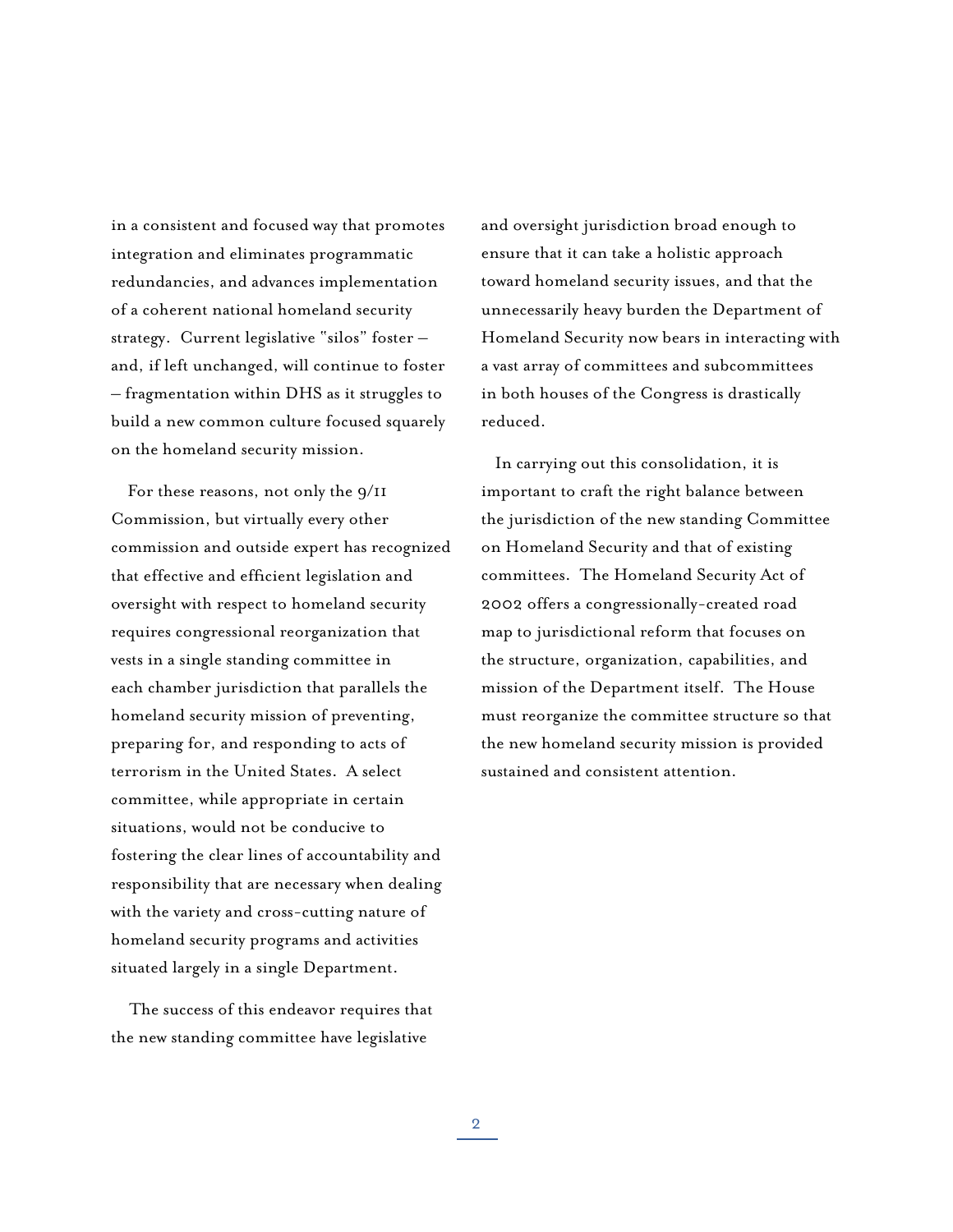## Recommendations on Changes to Rule X with respect to Homeland Security

Pursuant to House Resolution 5, the Select Committee on Homeland Security makes the following recommendations for changes

to Rule X regarding the reorganization of jurisdiction within the House with respect to homeland security matters:

## Rule x

*Organization of Committees*

## Committees and their legislative jurisdictions

- 1. There shall be in the House the following standing committees, each of which shall have the jurisdiction and related functions assigned by this clause and clauses 2, 3, and 4. All bills, resolutions, and other matters relating to subjects within the jurisdiction of the standing committees listed in this clause shall be referred to those committees, in accordance with clause 2 of rule XII, as follows:
- (a) **Committee on Agriculture. …**

[no changes]

(b) **Committee on Appropriations. …**

[no changes]

(c) **Committee on Armed Services. …**

[no changes]

### (d) **Committee on the Budget. …**

[no changes]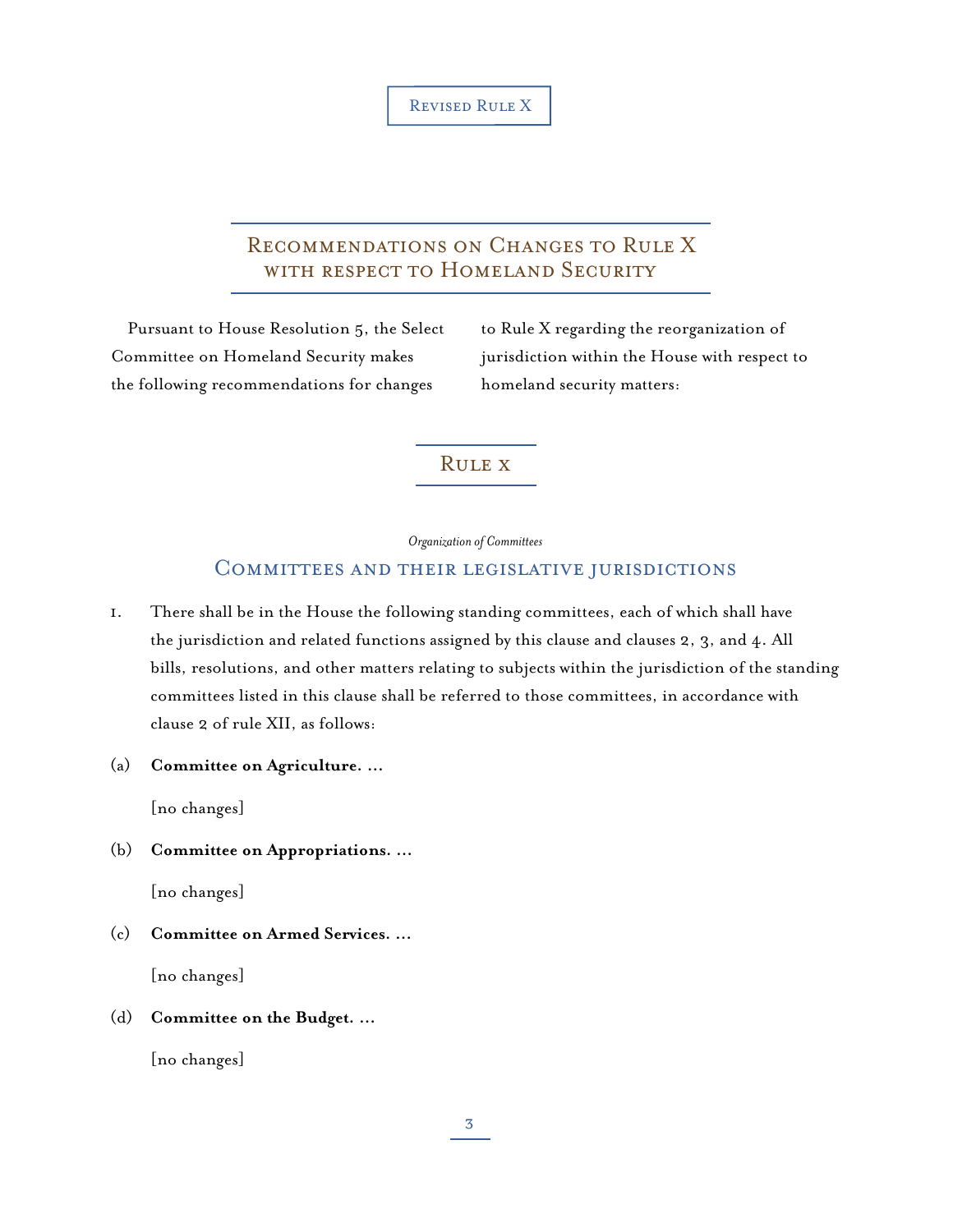#### (e) **Committee on Education and the Workforce. …**

[no changes]

#### (f) **Committee on Energy and Commerce. …**

Add at end: "In the case of each of the foregoing, the committee's jurisdiction shall not include responsibilities of the Department of Homeland Security."

#### (g) **Committee on Financial Services. …**

Add at end: "In the case of each of the foregoing, the committee's jurisdiction shall not include responsibilities of the Department of Homeland Security."

#### (h) **Committee on Government Reform. …**

[no changes]

### (i) **Committee on House Administration. …**

[no changes]

(j) **Committee on International Relations. …**

Add at end: "In the case of each of the foregoing, the committee's jurisdiction shall not include responsibilities of the Department of Homeland Security."

### (k) **Committee on the Judiciary. …**

- (8) Immigration and naturalization (except for Department of Homeland Security responsibility for security of United States borders and ports of entry, including the Department's responsibilities for visas and other forms of permission to enter the United States, and immigration enforcement).
- (18) Subversive activities affecting the internal security of the United States (except for responsibilities of the Department of Homeland Security).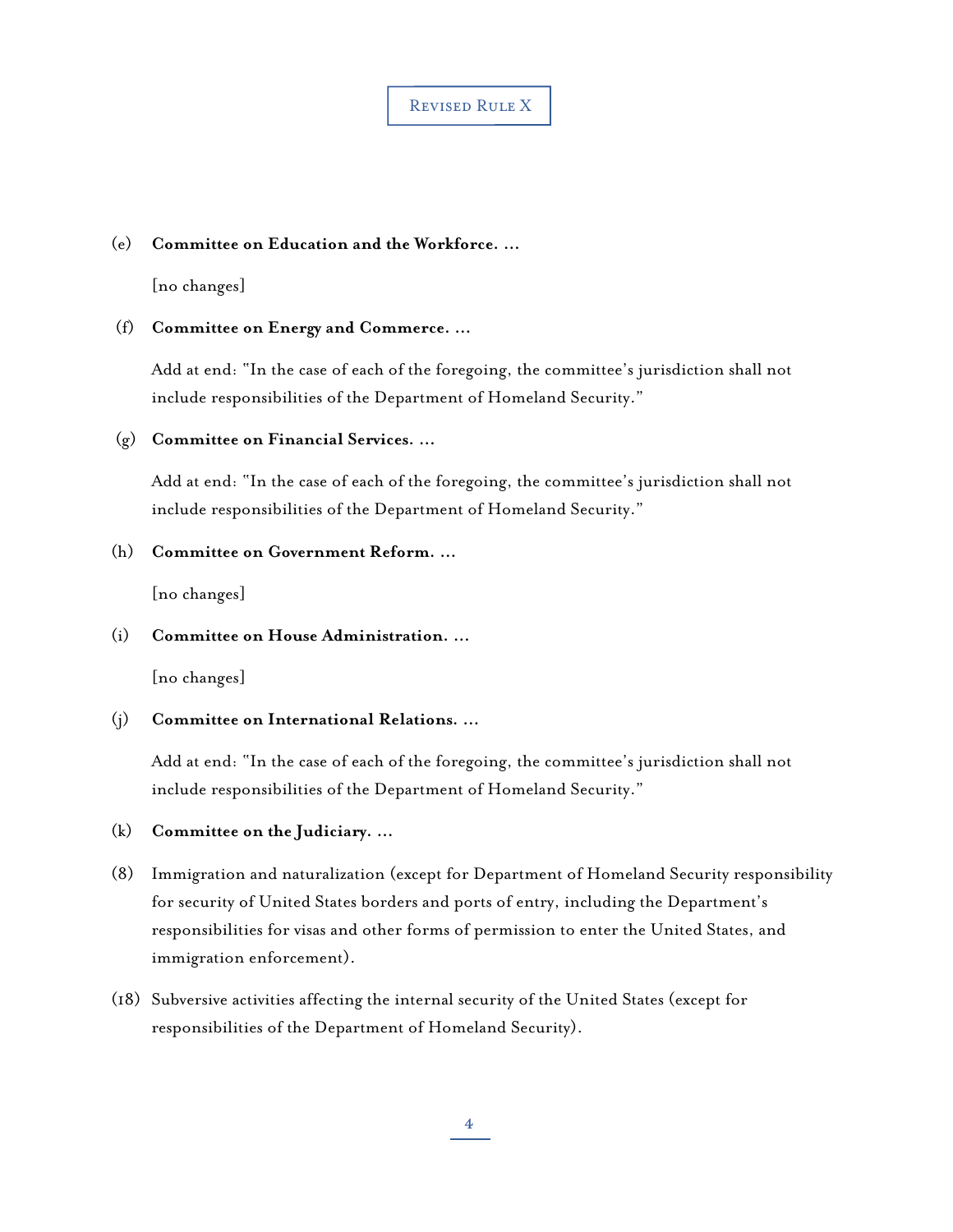(l) **Committee on Resources. …**

[no changes]

#### (m) **Committee on Rules. …**

[no changes]

(n) **Committee on Science. …**

[no changes]

(o) **Committee on Small Business. …**

[no changes]

#### (p) **Committee on Standards of Official Conduct. …**

[No changes]

- (q) **Committee on Transportation and Infrastructure.**
- (1) Non-homeland security missions of the Coast Guard, including lifesaving service, lighthouses, lightships, ocean derelicts, and the Coast Guard Academy.
- (2) Federal management of natural disasters.
- (18) Related transportation regulatory agencies (except for responsibilities of the Department of Homeland Security).
- (20) Transportation, including railroads, water transportation, transportation safety (except automobile safety), transportation infrastructure, transportation labor, and railroad retirement and unemployment (except revenue measures related thereto); in each case exclusive of the responsibilities of the Department of Homeland Security.
- (22) Civil aviation, including safety and commercial impact of security measures.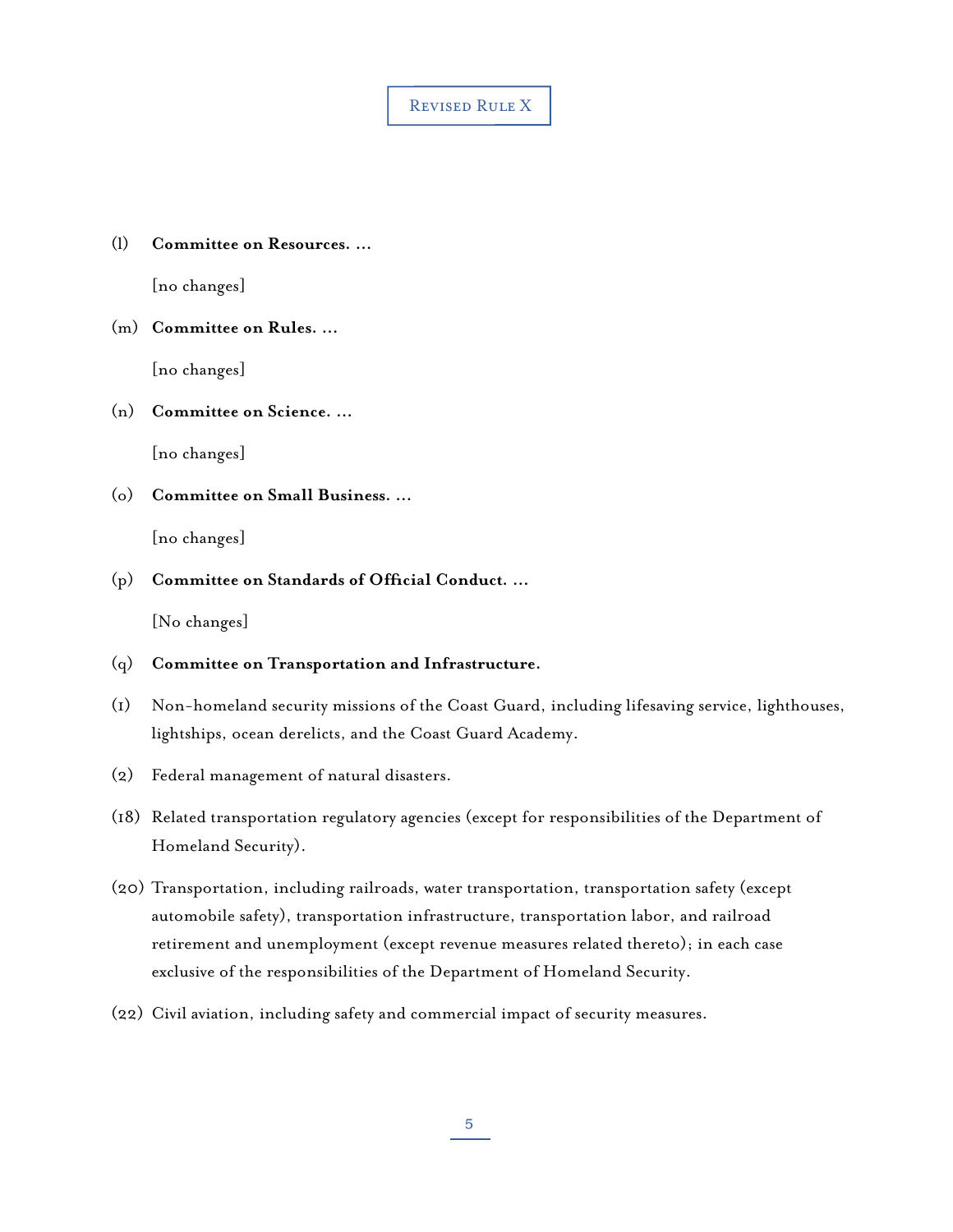(r) **Committee on Veterans' Affairs. …**

[no changes]

- (s) **Committee on Ways and Means. …**
- (1) Customs revenue functions, including with respect to collection districts and ports of entry and delivery. …

### General oversight responsibilities

[no changes]

SPECIAL OVERSIGHT FUNCTIONS...

[no changes]

\* \* \* \* \*

## PERMANENT SELECT COMMITTEE ON INTELLIGENCE

…

- $11.$  (a)(I) There is established a Permanent Select Committee on Intelligence (hereafter in this clause referred to as the "select committee"). The select committee shall be composed of not more than 18 Members, Delegates, or the Resident Commissioner, of whom not more than 10 may be from the same party. The select committee shall include at least one Member, Delegate, or the Resident Commissioner from each of the following committees:
- (A) the Committee on Appropriations;
- (B) the Committee on Armed Services;
- (C) the Committee on Homeland Security;
- (D) the Committee on International Relations; and
- (E) the Committee on the Judiciary. …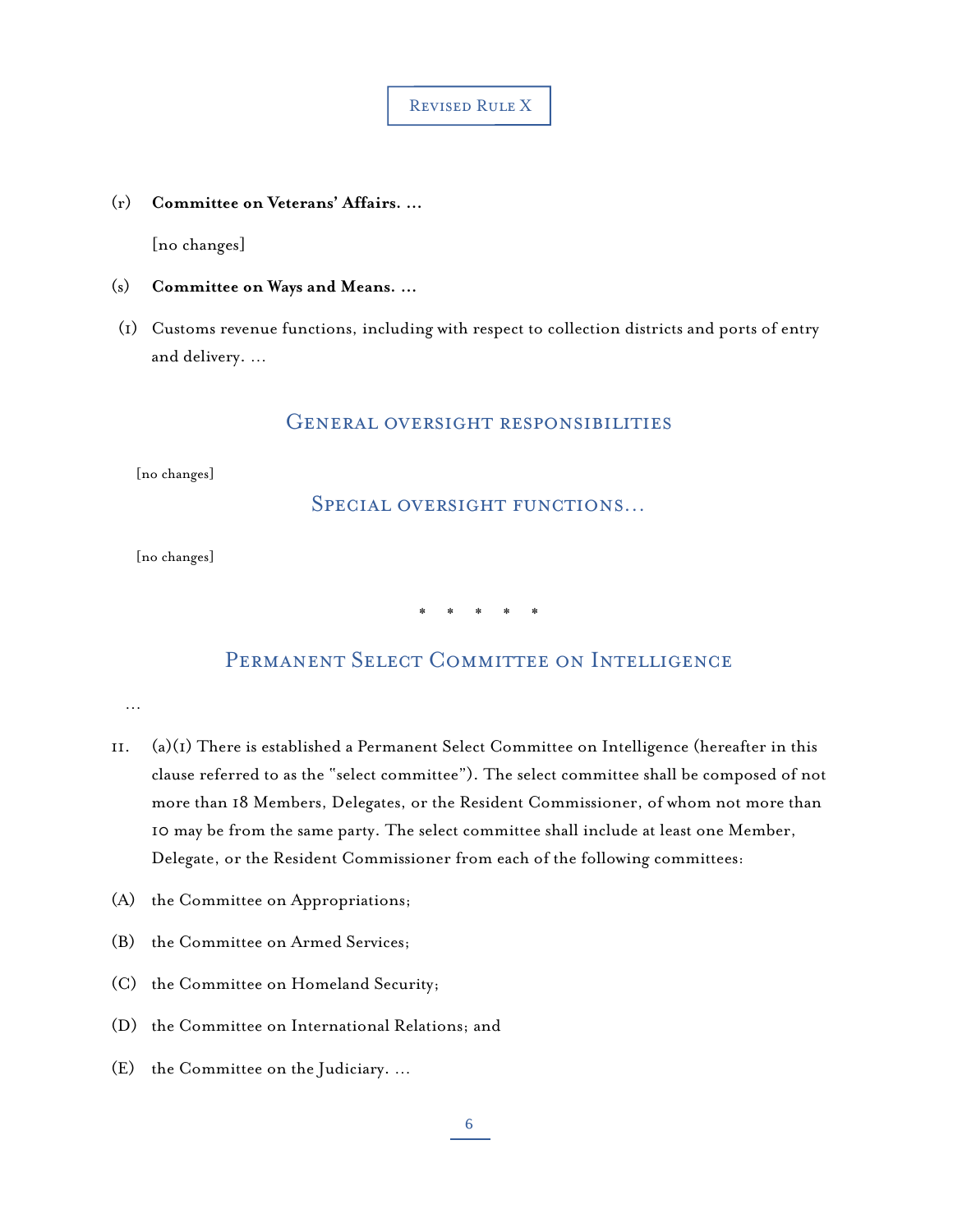## COMMITTEE ON HOMELAND SECURITY

- 12.  $(a)(I)$  There is hereby established a permanent standing Committee on Homeland Security (hereafter in this clause referred to as the "committee"'), which shall be composed of not more than 29 Members, Delegates, or the Resident Commissioner, of whom not more than 16 may be from the same party.
- (2) The Speaker and the Minority Leader shall be ex officio members of the committee but shall have no vote in the committee and may not be counted for purposes of determining a quorum thereof.
- (3) The Speaker and Minority Leader each may designate a member of his leadership staff to assist him in his capacity as ex officio member, with the same access to committee meetings, hearings, briefings, and materials as employees of the committee and subject to the same security clearance and confidentiality requirements as employees of the committee under applicable rules of the House.
- (b) There shall be referred to the committee proposed legislation, messages, petitions, memorials, and other matters related to –
- **(1) Homeland security generally.**
- **(2) The Department of Homeland Security (except with respect to Federal management of natural disasters, the non-homeland security missions of the Coast Guard, and immigration and naturalization matters unrelated to homeland security).**
- **(3) The integration, analysis, and sharing of homeland security information related to the risk of terrorism within the United States.**
- **(4) The dissemination of terrorism threat warnings, advisories, and other homeland securityrelated communications to State and local governments, the private sector, and the public.**
- **(5) Department of Homeland Security responsibility for research and development in support of homeland security, including technological applications of such research.**